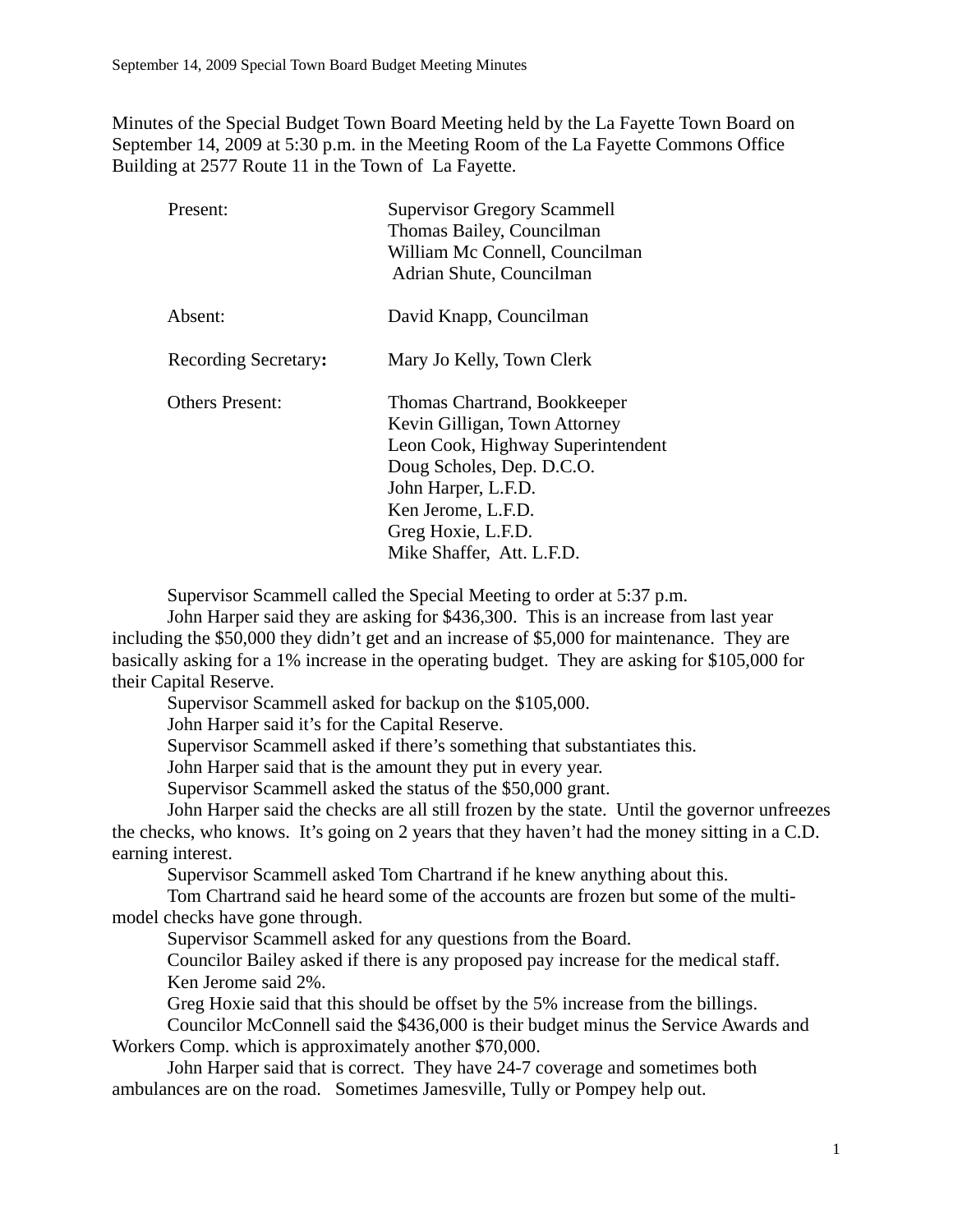Councilor Shute asked what this does to the capital improvements.

Greg Hoxie said it will put them right where they were.

Councilor Shute said the last time we talked they had done some work on the tanker. John Harper said both tankers.

Greg Hoxie said some work was done to extend them out for some time. The maintenance will go up a little because of this which is minor compared to replacing the whole thing.

Councilor Shute confirmed the \$436,300, wouldn't be considered an annual amount. John Harper said next year it would be back to \$105,000.

Supervisor Scammell asked what their fiscal year is.

Greg Hoxie said from March 1 to February 28.

Councilor Bailey asked if they could provide any data regarding insurance revenues from emergency calls.

Greg Hoxie said he can probably provide this. He will look into it.

Councilor Bailey said he would like to know what money actually came through in claims billing.

Councilor McConnell thinks this is important to know.

Greg Hoxie said he will try to find this out.

Councilor McConnell said when the Board was in agreement with going with medics a couple of years ago, it was with the thought that revenue would come in from this. You are generating a business within your corporation and if it generates more than the \$33,000 to pay out for employees as well as insurance, he would hope this would help lower their budget request.

John Harper believes oxygen and other supplies come out of the ambulance account.

Councilor McConnell said he would appreciate it if the Board knew this information. The town made the investment and at that time and he asked what would happen if they make more than they expend.

Councilor Bailey said the Board wants to know just what is coming in. He would just like to know what they are clearing.

Greg Hoxie said he can give them the total but doesn't have it split down for cardiac, etc.

Councilor McConnell said their 990's don't show what is expended as well as what is taken in.

Greg Hoxie said he can give the total income to the Board tonight but doesn't have the breakdown of where it's taken in from.

Councilor McConnell said he would like it for the calendar year.

Supervisor Scammell said the fire dept. calendar year would work fine.

Kenny Jerome said they can do it from March 1 to February 28.

Mike Shaffer recommended they do it for the fire dept. fiscal year as well as the calendar year of January 1 to December 31.

Supervisor Scammell asked what they did for physicals.

Greg Hoxie said they do a respirator test. They pay \$75 a crack for this. A lot of people that are having them done are having their insurance companies pick up the cost which is good for the fire dept.

Supervisor Scammell asked if there is any equipment they are planning on getting this year.